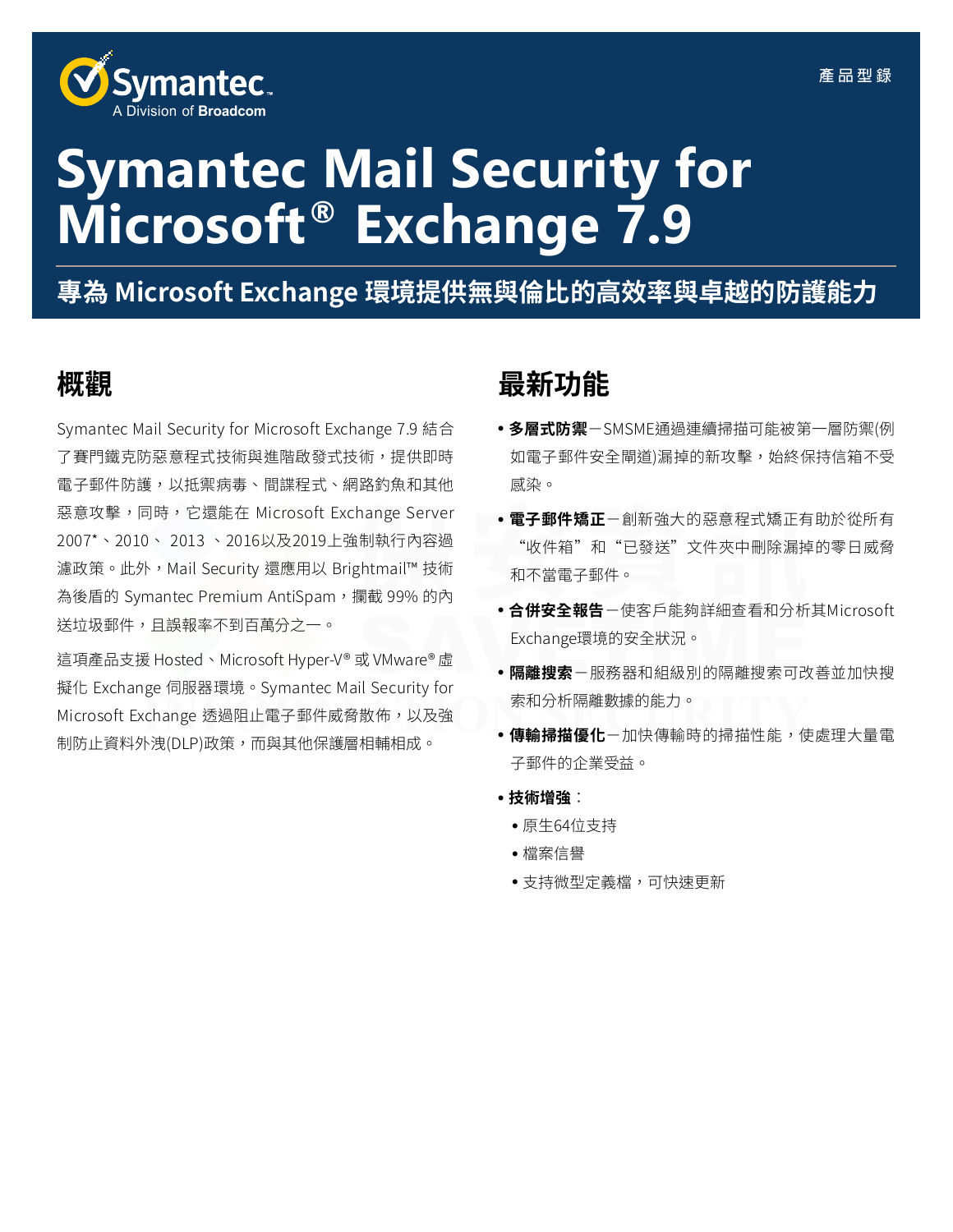**主要效益**

# **卓越的電子郵件防護能力**

- 掃描傳輸中或信箱中的郵件以抵禦電子郵件威脅的功能。
- 採用 Premium AntiSpam 技術,能防堵 99% 的垃圾郵件 ,誤報率不到百萬分之一。
- 快速發佈的定義檔(Rapid release definitions)以及進階啟 發式技術可提供立即的防護。
- 強大的雷子郵件矯正功能, 其他郵件安全產品也可以利 用。
- 使用預先定義的政策、規則運算式 (regular expression) 、附件條件、True File 分類以及其他功能的進階內容過 濾以保護敏感性資訊Microsoft Active Directory® 強制執 行簡化政策管理。

# **兼具彈性與易用的管理功能**

- •初次安裝可在 10 分鐘內完成,不需要進行調校、設定允 許清單(白名單)或攔截清單(黑名單)。
- 管理主控台可提供遠端安裝、集中化的伺服器群組政策 組態、通知、警示及可排程的整合報表功能。
- 能與 Microsoft Systems Center Operations Manager 整 合,實現 IT 環境的端點對端點監控能力。

# **更能發揮Microsoft Exchange 的功能**

- 彈性的即時掃瞄、排程掃瞄及手動掃瞄,以提供高效率 的防護功能。
- 常駐型掃瞄和有效的多執行緒技術可提供傑出的效能。
- 整合的安全報告讓客戶能夠詳細查看和分析其Microsoft Exchange環境的安全狀態。
- 以周邊(Edge Role)和集線器(Hub Role)為主的掃瞄作業採 用 AV 戳記功能,可免除重複的掃瞄作業,降低對郵件儲 存區的影響。
- 支援 Exchange 2007/2010/2013/2016/2019、Microsoft Hosted Exchange 、64 位元 Windows、VMware® 及 Microsoft Hyper-V® 及虛擬環境。

**系統需求**

#### **伺服主機的作業系統版本**

- Microsoft Windows Server® 2008, 2012, 2016, 2019
- 所有版次的 Microsoft Exchange Server® 所對應支持的 Windows Server 版本

#### **Exchange Server 的版本**

- Microsoft Exchange Server® 2013, 2016, 2019 (Mailbox, Edge Role, 64-bit)
- Microsoft Exchange Server<sup>®</sup> 2007 \ 2010 (Mailbox, Transport, Edge Role, 64-bit)

#### **管理主控台的作業系統**

- Microsoft Windows® 7, 8, 10
- Microsoft Windows Server 2016, 2019 Standard/ Datacenter
- Microsoft Windows Server 2012
- Microsoft Windows Server 2008 R2/SP2 Standard/ Enterprise
- Mail Security Console supports 64-bit processors on all supported operating systems

#### **虛擬環境**

- VMware® vSphere ESX and ESXi
- Microsoft Hyper-V® 2008, 2012, 2016, 2019
- Windows Server 2008, 2012, 2016, 2019 with Hyper-V technology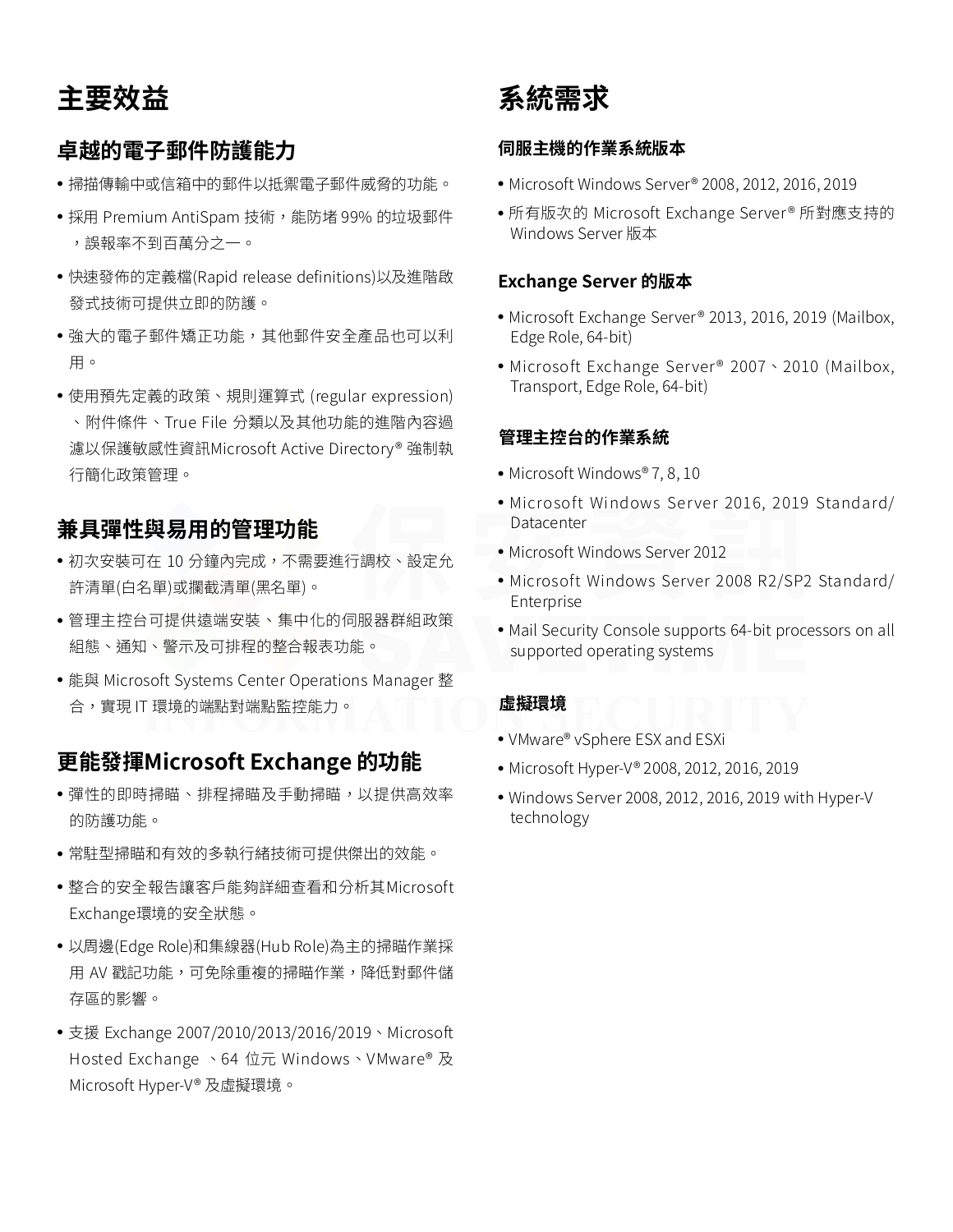### **詳細平台支援對照表請參考下表:**

**SMSMSE 7.5X**版適用的Exchange Server 版本對照表: X:代表相容測試通過/NA: 代表無法安裝/空白:代表沒有測試過,也不提供技術支援。

|                        | <b>SMSMSE 7.5.1</b> |                           | <b>SMSMSE 7.5.2 SMSMSE 7.5.3</b> | <b>SMSMSE 7.5.4</b>       | <b>SMSMSE 7.5.5</b>       | <b>SMSMSE 7.5.6</b> |
|------------------------|---------------------|---------------------------|----------------------------------|---------------------------|---------------------------|---------------------|
| Exchange 2007 SP3 RU17 |                     | $\boldsymbol{\mathsf{X}}$ |                                  |                           |                           |                     |
| Exchange 2007 SP3 RU19 |                     |                           | $\pmb{\chi}$                     | $\boldsymbol{\mathsf{X}}$ |                           |                     |
| Exchange 2007 SP3 RU22 |                     |                           |                                  | $\boldsymbol{\mathsf{X}}$ | $\boldsymbol{\mathsf{X}}$ |                     |
| Exchange 2010 SP3 RU1  | $\mathsf X$         |                           |                                  |                           |                           |                     |
| Exchange 2010 SP3 RU2  | $\mathsf X$         |                           |                                  |                           |                           |                     |
| Exchange 2010 SP3 RU3  | $\mathsf X$         |                           |                                  |                           |                           |                     |
| Exchange 2010 SP3 RU4  | $\mathsf X$         |                           |                                  |                           |                           |                     |
| Exchange 2010 SP3 RU5  | $\mathsf X$         |                           |                                  |                           |                           |                     |
| Exchange 2010 SP3 RU6  | $\mathsf X$         |                           |                                  |                           |                           |                     |
| Exchange 2010 SP3 RU7  | $\mathsf X$         |                           |                                  |                           |                           |                     |
| Exchange 2010 SP3 RU8  | $\mathsf X$         |                           |                                  |                           |                           |                     |
| Exchange 2010 SP3 RU9  | $\mathsf X$         |                           |                                  |                           |                           |                     |
| Exchange 2010 SP3 RU10 |                     | $\mathsf X$               |                                  |                           |                           |                     |
| Exchange 2010 SP3 RU13 |                     |                           | $\mathsf X$                      | $\mathsf X$               |                           |                     |
| Exchange 2010 SP3 RU14 |                     |                           |                                  | $\mathsf X$               |                           |                     |
| Exchange 2010 SP3 RU15 |                     |                           |                                  | $\mathsf X$               |                           |                     |
| Exchange 2010 SP3 RU16 |                     |                           |                                  | $\mathsf X$               |                           |                     |
| Exchange 2010 SP3 RU17 |                     |                           |                                  | $\mathsf X$               | $\mathsf X$               | $\mathsf X$         |
| Exchange 2010 SP3 RU18 |                     |                           |                                  |                           |                           | $\mathsf X$         |
| Exchange 2010 SP3 RU19 |                     |                           |                                  |                           |                           | $\mathsf X$         |
| Exchange 2010 SP3 RU22 |                     |                           |                                  |                           |                           | $\mathsf X$         |
| Exchange 2010 SP3 RU26 |                     |                           |                                  |                           |                           | Χ                   |
| Exchange 2013 CU8      | $\mathsf X$         |                           |                                  |                           |                           |                     |
| Exchange 2013 CU9      |                     | $\mathsf X$               |                                  |                           |                           |                     |
| Exchange 2013 CU12     |                     |                           | $\mathsf X$                      |                           |                           |                     |
| Exchange 2013 CU13     |                     |                           |                                  | $\chi$                    |                           |                     |
| Exchange 2013 CU14     |                     |                           |                                  | $\mathsf X$               |                           |                     |
| Exchange 2013 CU15     |                     |                           |                                  |                           | Χ                         |                     |
| Exchange 2013 CU16     |                     |                           |                                  |                           | $\mathsf X$               |                     |
| Exchange 2013 CU17     |                     |                           |                                  |                           | X                         |                     |
| Exchange 2013 CU18     |                     |                           |                                  |                           |                           | $\mathsf X$         |
| Exchange 2013 CU19     |                     |                           |                                  |                           |                           | $\mathsf X$         |
| Exchange 2013 CU20     |                     |                           |                                  |                           |                           | $\mathsf X$         |
| Exchange 2013 CU21     |                     |                           |                                  |                           |                           | $\times$            |
| Exchange 2013 CU22     |                     |                           |                                  |                           |                           | X                   |
| Exchange 2016 CU1      | <b>NA</b>           | <b>NA</b>                 | $\mathsf X$                      |                           |                           |                     |
| Exchange 2016 CU2      | <b>NA</b>           | <b>NA</b>                 |                                  | $\mathsf X$               |                           |                     |
| Exchange 2016 CU3      | <b>NA</b>           | <b>NA</b>                 |                                  | $\mathsf X$               |                           |                     |
| Exchange 2016 CU4      | <b>NA</b>           | <b>NA</b>                 |                                  | $\mathsf X$               | $\mathsf X$               |                     |
| Exchange 2016 CU5      | <b>NA</b>           | <b>NA</b>                 |                                  |                           | $\mathsf X$               |                     |
| Exchange 2016 CU6      | <b>NA</b>           | <b>NA</b>                 |                                  |                           | $\mathsf X$               | $\mathsf X$         |
| Exchange 2016 CU7      | <b>NA</b>           | <b>NA</b>                 |                                  |                           |                           | $\mathsf X$         |
| Exchange 2016 CU8      | <b>NA</b>           | <b>NA</b>                 |                                  |                           |                           | $\mathsf X$         |
| Exchange 2016 CU9      | <b>NA</b>           | <b>NA</b>                 |                                  |                           |                           | $\mathsf X$         |
| Exchange 2016 CU10     | <b>NA</b>           | <b>NA</b>                 |                                  |                           |                           | $\mathsf X$         |
| Exchange 2016 CU12     | <b>NA</b>           | <b>NA</b>                 |                                  |                           |                           | $\mathsf X$         |